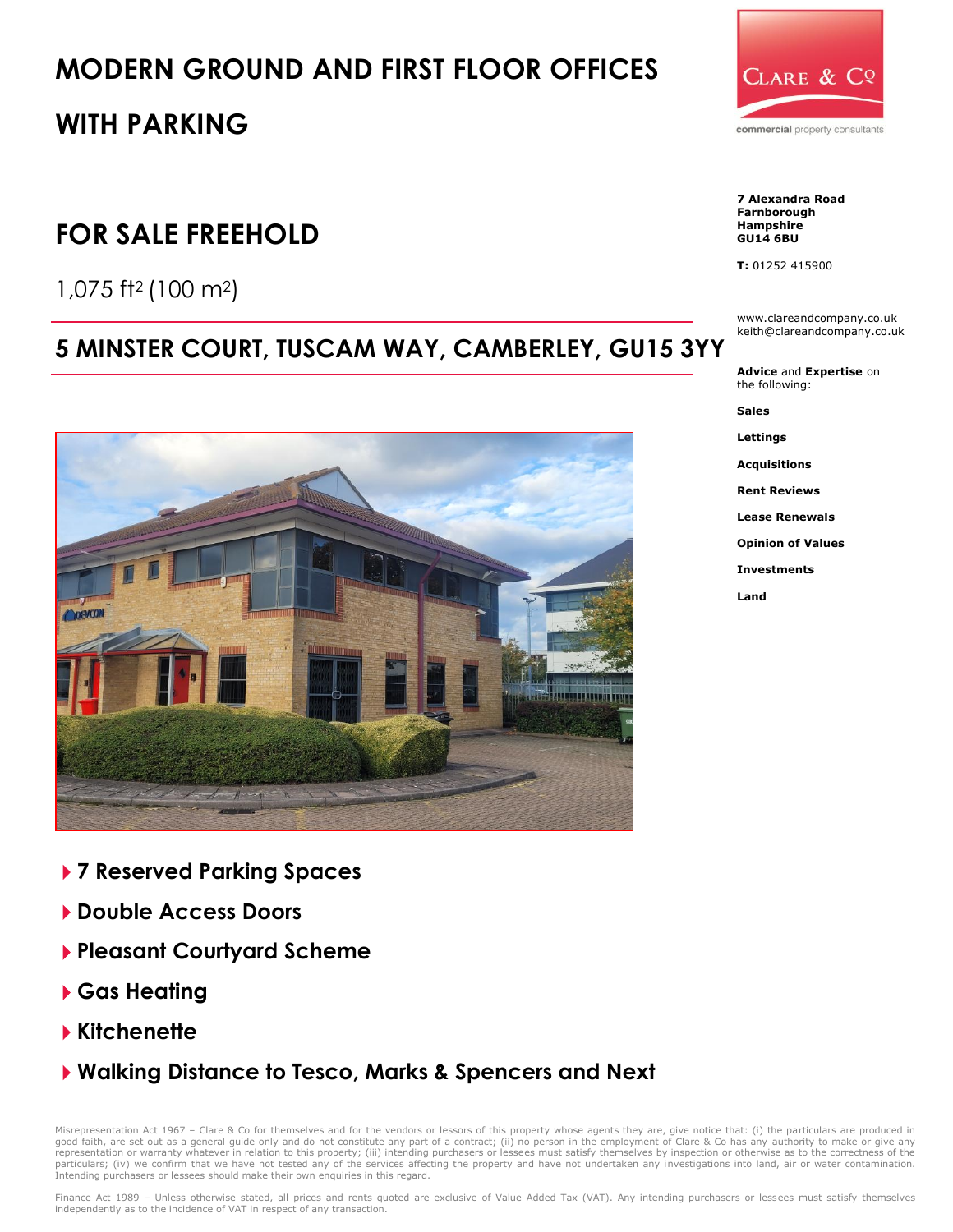

#### **LOCATION**

Minster Court is situated on the Yorktown Business Park which is a short drive from Junction 4 of the M3 and within walking distance of Blackwater Train Station, serving Reading and Redhill line including Farnborough and Guildford stations, and has a dedicated service to Gatwick.

The premises are conveniently placed within walking distance of Tescos, Next and Marks & Spencers, with all three shops having café facilities.

### **DESCRIPTION**

A modern semi-detached two-storey office building set within a pleasant office courtyard scheme. The building is of brick construction under a pitched tiled roof, with the benefit of 6 reserved parking spaces.

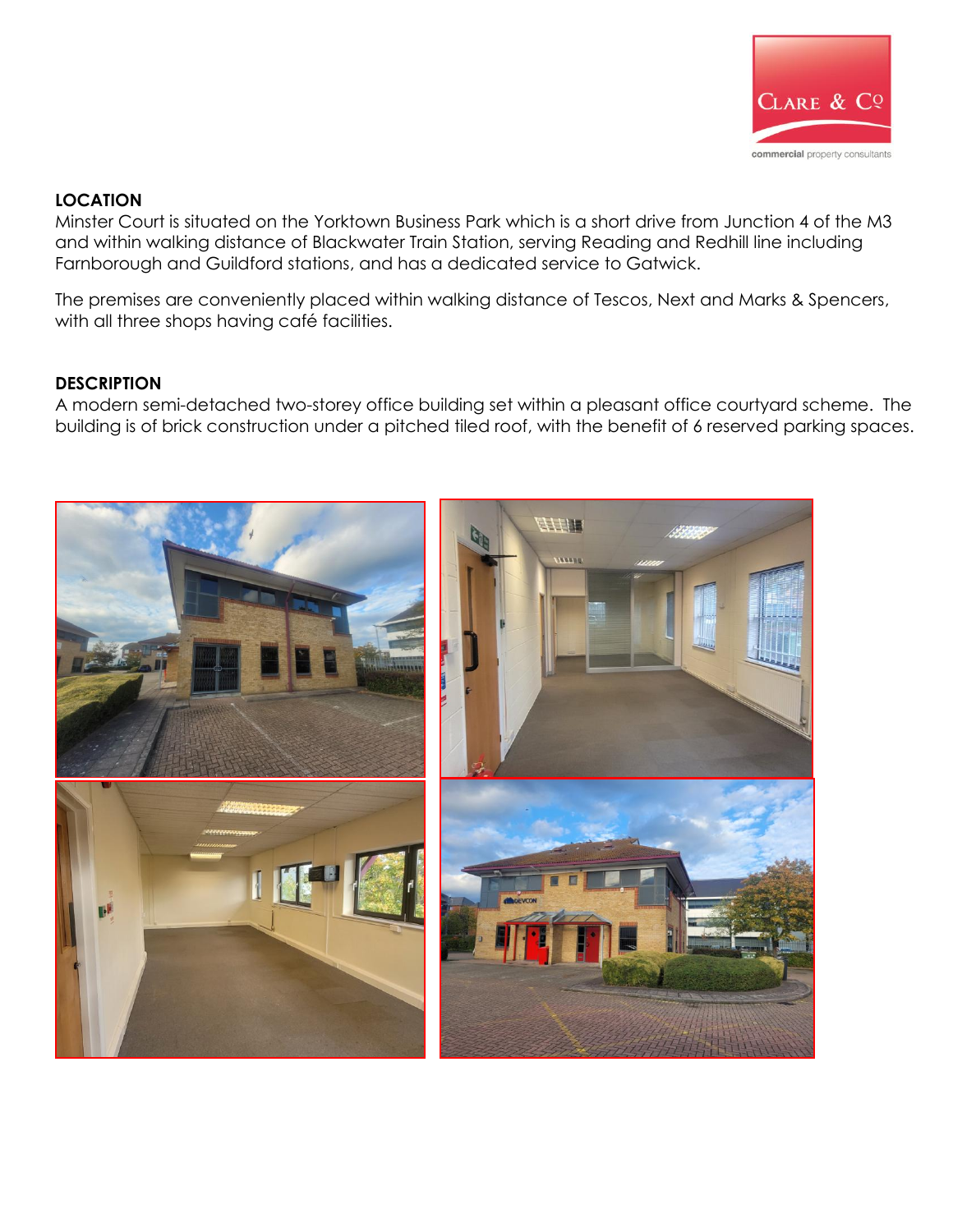### **ACCOMMODATION**

The approximate floor areas are as follows:



| Ground Floor | $532$ ft <sup>2</sup>  | $49.42 \text{ m}^2$ |
|--------------|------------------------|---------------------|
| First Floor  | $.543$ ft <sup>2</sup> | $50.45 \text{ m}^2$ |

**Total 1,075 ft<sup>2</sup> 100 m<sup>2</sup>**

### **AMENITIES**

- Mainly open plan offices
- 7 reserved parking spaces
- Security barrier to development-not currently in use
- Suspended ceilings with Inset lighting
- **Kitchenette**
- Disabled toilet on ground floor and a further toilet at first floor
- Gas heating by radiators
- Walking distance to Blackwater railway station

#### **FOR SALE**

Offers invited in the region of £285,000 freehold interest with vacant possession.

#### **VAT**

VAT is chargeable on the sale price.

**LEGAL COSTS** Each party to be responsible for their own legal costs in the transaction.

**SERVICE CHARGE** For the upkeep of the estate i.e. landscaping etc. circa £500 per annum exclusive.

#### **BUSINESS RATES**

Rateable Value £13,000 Uniform Business Rate (20/202)1 51.2p/£ Rates payable £6,656

Please note that if this is your only commercial property it will qualify for tapered relief for rateable values between £12,001 and £15,000 which ranges from 100% to 0. Interested parties should make their own enquiries with Surrey Heath BC

### **DIRECTIONS**

From junction 4 of the M3 head North along the Blackwater Valley Road, at the third set of traffic lights filter and turn right into Stanhope Road, turn second left (mini roundabout) into Tuscam Way, and Minster Court will be found on your right hand side.